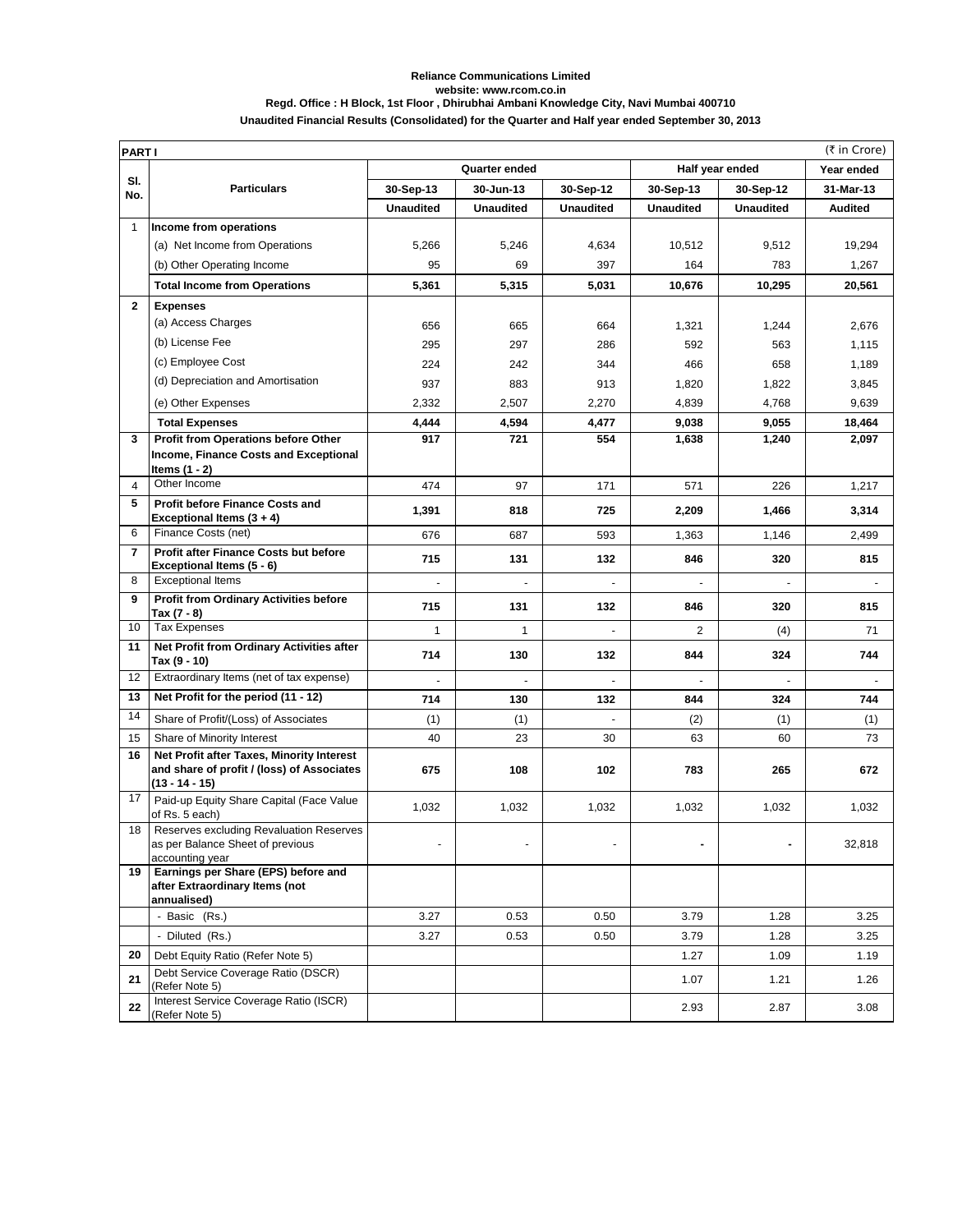| <b>PART II</b>            |                                                          |                  |                  |                  |                            |                  |                |  |
|---------------------------|----------------------------------------------------------|------------------|------------------|------------------|----------------------------|------------------|----------------|--|
| <b>Select Information</b> |                                                          |                  |                  |                  |                            |                  |                |  |
|                           | <b>Particulars</b>                                       | Quarter ended    |                  |                  | Half year ended            |                  | Year ended     |  |
| SI.<br>No.                |                                                          | 30-Sep-2013      | 30-Jun-2013      | 30-Sep-2012      | 30-Sep-2013                | 30-Sep-2012      | 31-Mar-2013    |  |
|                           |                                                          | <b>Unaudited</b> | <b>Unaudited</b> | <b>Unaudited</b> | <b>Unaudited</b>           | <b>Unaudited</b> | <b>Audited</b> |  |
| A                         | <b>Particulars of Shareholding</b>                       |                  |                  |                  |                            |                  |                |  |
| $\mathbf 1$               | <b>Public Shareholding</b>                               |                  |                  |                  |                            |                  |                |  |
|                           | Number of Shares                                         | 664,718,324      | 663,318,324      | 663,318,324      | 664,718,324                | 663,318,324      | 663,318,324    |  |
|                           | Percentage of Shareholding                               | 32.20%           | 32.14%           | 32.14%           | 32.20%                     | 32.14%           | 32.14%         |  |
| $\overline{2}$            | <b>Promoters and Promoter Group</b><br>Shareholding      |                  |                  |                  |                            |                  |                |  |
|                           | (a) Pledged / Encumbered                                 |                  |                  |                  |                            |                  |                |  |
|                           | - Number of Shares                                       | Nil              | Nil              | Nil              | Nil                        | Nil              | Nil            |  |
|                           | - Percentage of Shares (as a % of the                    |                  |                  |                  |                            |                  |                |  |
|                           | total shareholding of promoters and                      | N.A.             | N.A.             | N.A.             | N.A.                       | N.A.             | N.A.           |  |
|                           | Promoter Group)<br>- Percentage of Shares (as a % of the |                  |                  |                  |                            |                  |                |  |
|                           | total share capital of the company)                      | N.A.             | N.A.             | N.A.             | N.A.                       | N.A.             | N.A.           |  |
|                           | (b) Non-encumbered                                       |                  |                  |                  |                            |                  |                |  |
|                           | - Number of Shares                                       | 1,399,308,557    | 1,400,708,557    | 1,400,708,557    | 1,399,308,557              | 1,400,708,557    | 1,400,708,557  |  |
|                           | - Percentage of Shares (as a % of the                    |                  |                  |                  |                            |                  |                |  |
|                           | total shareholding of promoters and                      | 100.00%          | 100.00%          | 100.00%          | 100.00%                    | 100.00%          | 100.00%        |  |
|                           | Promoter Group)<br>- Percentage of Shares (as a % of the |                  |                  |                  |                            |                  |                |  |
|                           | total share capital of the company)                      | 67.80%           | 67.86%           | 67.86%           | 67.80%                     | 67.86%           | 67.86%         |  |
| в                         | <b>Investor Complaints</b>                               |                  |                  |                  |                            |                  |                |  |
|                           | <b>Particulars</b>                                       |                  |                  |                  | Quarter ended 30-Sept-2013 |                  |                |  |
|                           | Pending at the beginning of the quarter                  | Nil              |                  |                  |                            |                  |                |  |
|                           | Received during the quarter                              |                  |                  |                  | 17                         |                  |                |  |
|                           | Disposed off during the quarter                          |                  |                  |                  | 17                         |                  |                |  |
|                           | Remaining unresolved at the end of the quarter           |                  |                  |                  | Nil                        |                  |                |  |

| (₹ in Crore)<br>Segment wise Revenue, Results and Capital Employed |                                             |                  |                  |                  |                  |                  |                |
|--------------------------------------------------------------------|---------------------------------------------|------------------|------------------|------------------|------------------|------------------|----------------|
| SI.                                                                | <b>Particulars</b>                          | Quarter ended    |                  |                  | Half year ended  |                  | Year ended     |
| No.                                                                |                                             | 30-Sep-13        | 30-Jun-13        | 30-Sep-12        | 30-Sep-13        | 30-Sep-12        | 31-Mar-13      |
|                                                                    |                                             | <b>Unaudited</b> | <b>Unaudited</b> | <b>Unaudited</b> | <b>Unaudited</b> | <b>Unaudited</b> | <b>Audited</b> |
| 1                                                                  | <b>Segment Revenue</b>                      |                  |                  |                  |                  |                  |                |
|                                                                    | (a) India Operation                         | 4,624            | 4,659            | 4,387            | 9,283            | 8,757            | 17,784         |
|                                                                    | (b) Gobal Operation                         | 1.139            | 1,131            | 1,143            | 2,270            | 2,429            | 4,928          |
|                                                                    | Total                                       | 5,763            | 5,790            | 5,530            | 11,553           | 11,186           | 22,712         |
|                                                                    | Less: Inter segment revenue                 | (369)            | (378)            | (328)            | (747)            | (665)            | (1,484)        |
|                                                                    | <b>Income from Operations</b>               | 5,394            | 5,412            | 5,202            | 10,806           | 10,521           | 21,228         |
| $\overline{2}$                                                     | <b>Segment Results</b>                      |                  |                  |                  |                  |                  |                |
|                                                                    | Profit / (Loss) before Tax and Finance Cost |                  |                  |                  |                  |                  |                |
|                                                                    | from each segment                           |                  |                  |                  |                  |                  |                |
|                                                                    | (a) India Operation                         | 840              | 684              | 619              | 1.524            | 996              | 1.808          |
|                                                                    | (b) Gobal Operation                         | 110              | 134              | 106              | 244              | 470              | 956            |
|                                                                    | Total                                       | 950              | 818              | 725              | 1,768            | 1,466            | 2,764          |
|                                                                    | Add: Unallocable Revenue                    | 441              |                  |                  | 441              |                  | 550            |
|                                                                    | Less: Finance Costs (net)                   | 676              | 687              | 593              | 1,363            | 1,146            | 2,499          |
|                                                                    | Less: Exceptional Items                     | ä,               | $\blacksquare$   | $\blacksquare$   |                  |                  |                |
|                                                                    | <b>Total Profit before Tax</b>              | 715              | 131              | 132              | 846              | 320              | 815            |
| 3                                                                  | <b>Capital Employed</b>                     |                  |                  |                  |                  |                  |                |
|                                                                    | (Segment assets - Segment liabilities)      |                  |                  |                  |                  |                  |                |
|                                                                    | (a) India Operation                         | 65,337           | 65,591           | 63,624           | 65,337           | 63,624           | 64,194         |
|                                                                    | (b) Gobal Operation                         | 10,733           | 10,430           | 10,117           | 10,733           | 10,117           | 9,881          |
|                                                                    | (c) Others/ Unallocable                     | 2,376            | 1,893            | 3,006            | 2,376            | 3,006            | 2,047          |
|                                                                    | <b>Total</b>                                | 78,446           | 77,914           | 76,747           | 78,446           | 76,747           | 76,122         |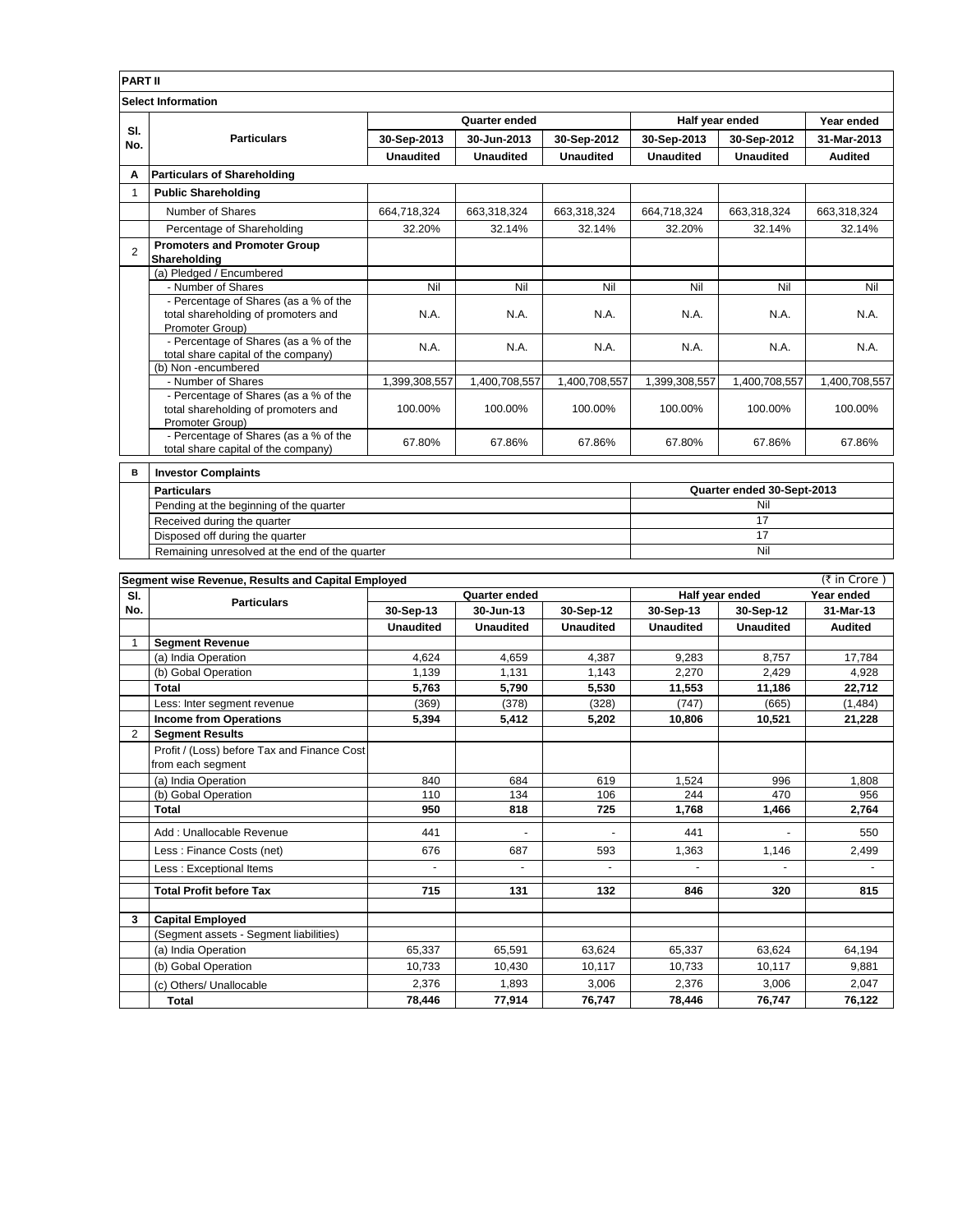|                | <b>Consolidated Statement of Assets and Liabilities</b> |                  | (₹ in Crore)   |
|----------------|---------------------------------------------------------|------------------|----------------|
|                |                                                         |                  | As at          |
|                | <b>Particulars</b>                                      | 30-Sep-13        | 31-Mar-13      |
|                |                                                         | <b>Unaudited</b> | <b>Audited</b> |
| A              | <b>Equity and Liabilities</b>                           |                  |                |
| $\mathbf 1$    | <b>Shareholders' Funds</b>                              |                  |                |
|                | (a) Share Capital                                       | 1.032            | 1.032          |
|                | (b) Reserves and Surplus                                | 32,678           | 32,818         |
|                | Sub-total - Shareholders' Funds                         | 33,710           | 33,850         |
| 2              | <b>Minority Interest</b>                                | 790              | 725            |
| 3              | Non Current Liabilities                                 |                  |                |
|                | (a) Long Term Borrowings                                | 30,571           | 28,678         |
|                | (b) Deferred Tax Liabilities (Net)                      | 1,372            | 1.372          |
|                | (c) Other Long Term Liabilities                         | 1,384            | 1,233          |
|                | (d) Long Term Provisions                                | 1,004            | 885            |
|                | <b>Sub-total - Non Current Liabilities</b>              | 34,331           | 32,168         |
| 4              | <b>Current Liabilities</b>                              |                  |                |
|                | (a) Short Term Borrowings                               | 8,830            | 8,800          |
|                | (b) Trade Payables                                      | 3,211            | 2.364          |
|                | (c) Other Current Liabilities                           | 11,009           | 10,401         |
|                | (d) Short Term Provisions                               | 1,339            | 1,874          |
|                | <b>Sub-total - Current Liabilities</b>                  | 24,389           | 23,439         |
|                | <b>Total Equity and Liabilities</b>                     | 93,220           | 90,182         |
| в              | <b>Assets</b>                                           |                  |                |
| $\mathbf{1}$   | Non Current Assets                                      |                  |                |
|                | (a) Fixed Assets                                        | 70,886           | 69,252         |
|                | (b) Goodwill on Consolidation                           | 5.525            | 5.125          |
|                | (c) Non Current Investments                             | 121              | 111            |
|                | (d) Long Term Loans and Advances                        | 3,341            | 3,210          |
|                | (e) Other Non Current Assets                            | 245              | 223            |
|                | <b>Sub-total - Non Current Assets</b>                   | 80.118           | 77.921         |
| $\overline{2}$ | <b>Current Assets</b>                                   |                  |                |
|                | (a) Current Investments                                 | 670              | 551            |
|                | (b) Inventories                                         | 441              | 497            |
|                | (c) Trade Receivables                                   | 3,852            | 3,911          |
|                | (d) Cash and Cash Balances                              | 876              | 731            |
|                | (e) Short Term Loans and Advances                       | 5,100            | 4.581          |
|                | (f) Other Current Assets                                | 2,163            | 1,990          |
|                | <b>Sub-total - Current Assets</b>                       | 13,102           | 12,261         |
|                | <b>Total Assets</b>                                     | 93,220           | 90,182         |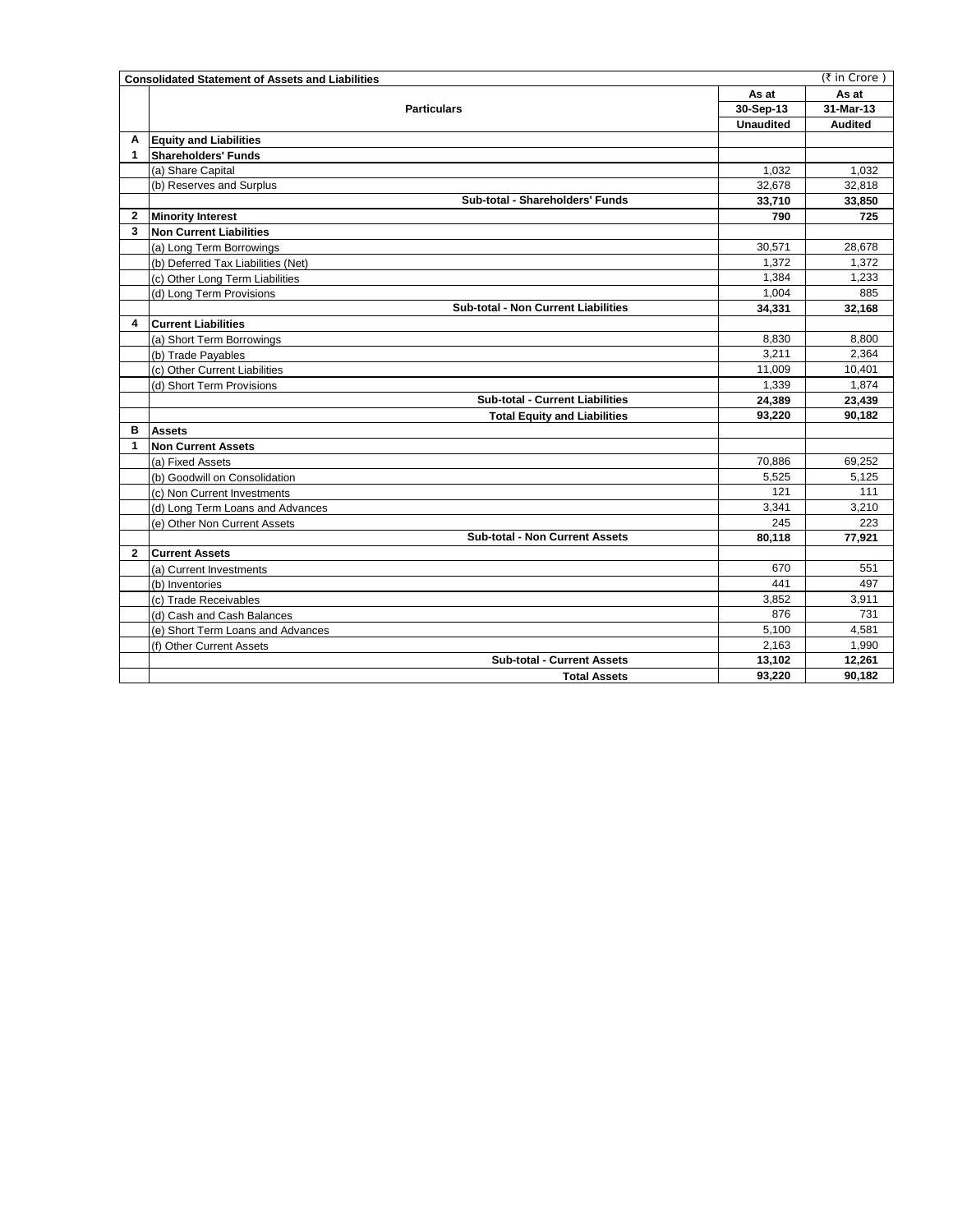## **Notes**

- 1. Figures of the previous period have been regrouped and reclassified, wherever required.
- 2. Pursuant to the Schemes of Arrangement ("the Schemes") sanctioned by the Hon'ble High Court of Judicature at Mumbai, variations comprising of  $\bar{\tau}$  62 crore and  $\bar{\tau}$  193 crore, on account of changes in exchange rates relating to foreign currency monetary items, other than long term foreign currency monetary items,  $\bar{\xi}$  61 crore and  $\bar{\xi}$  372 crore being amortisation of the balance in "Foreign Currency" Monetary Item Translation Difference Account" and  $\bar{\tau}$  127 crore and  $\bar{\tau}$  222 crore being depreciation consequent to addition of exchange differences on long term borrowing relating to capital assets to the cost of capitalised assets, during the quarter and half year ended September 30, 2013 respectively, are withdrawable from General Reserve. This treatment has no impact on the Statement of Profit and Loss of the quarter and half year ended September 30, 2013 as the same have not been considered therein and the necessary effect, if any, consistent with the practice followed in earlier periods, will be carried out at the year end. Consequently, reported Reserve and surplus, current liabilities, fixed assets and current assets would have been  $\bar{\tau}$  31,891 crore,  $\bar{\tau}$  24,474 crore,  $\bar{\tau}$  70,664 crore and  $\bar{\tau}$  13,071 crore respectively as at 30<sup>th</sup> September, 2013.
- 3. The Company has, during the quarter under review, reorganized its internal financial reporting, performance evaluation and organisational structure by geographical locations of its operations, where its service rendering activities are based. Accordingly, the Company has identified geographic segments as primary segments and disclosed segment information, for the quarter under review and restated for previous quarters/ periods, as "India Operations" and "Global Operations". The said change will not leave any impact on reported revenue and profitability. This is in line with requirements of Accounting Standard (AS) 17 "Segment Reporting". As the change in primary segments is from business segments to geographic segments, the effects of financial disclosure arising due to such change would not be meaningful, not reasonably determinable and accordingly not disclosed.
- 4. The Company has, during the quarter, reassessed the requirement of maintaining balance of  $\bar{\tau}$  441 crore of Provision for Business Restructuring (PBR) created pursuant to the Schemes of Amalgamation approved by Hon'ble High Court in financial year 2006 – 07 and, as determined by the Board, credited to Other Income as no longer required.
- 5. Formula used for the computation of ratios:
	- i ) Debt Equity Ratio = Debt/ Equity;
	- ii) Debt Service Coverage Ratio (DSCR) = Earnings before depreciation, interest and tax/ (Interest + Principal repayment);
	- iii ) Interest Service Coverage Ratio (ISCR) = Earnings before depreciation, interest and tax/ (Interest expense).
- 6. The Company has opted to publish consolidated financial results for the year 2013 14. Standalone financial results, for the quarter and half year ended September 30, 2013 can be viewed on the website of the Company, National Stock Exchange of India Limited and BSE Limited at www.rcom.co.in, www.nseindia.com and www.bseindia.com respectively.